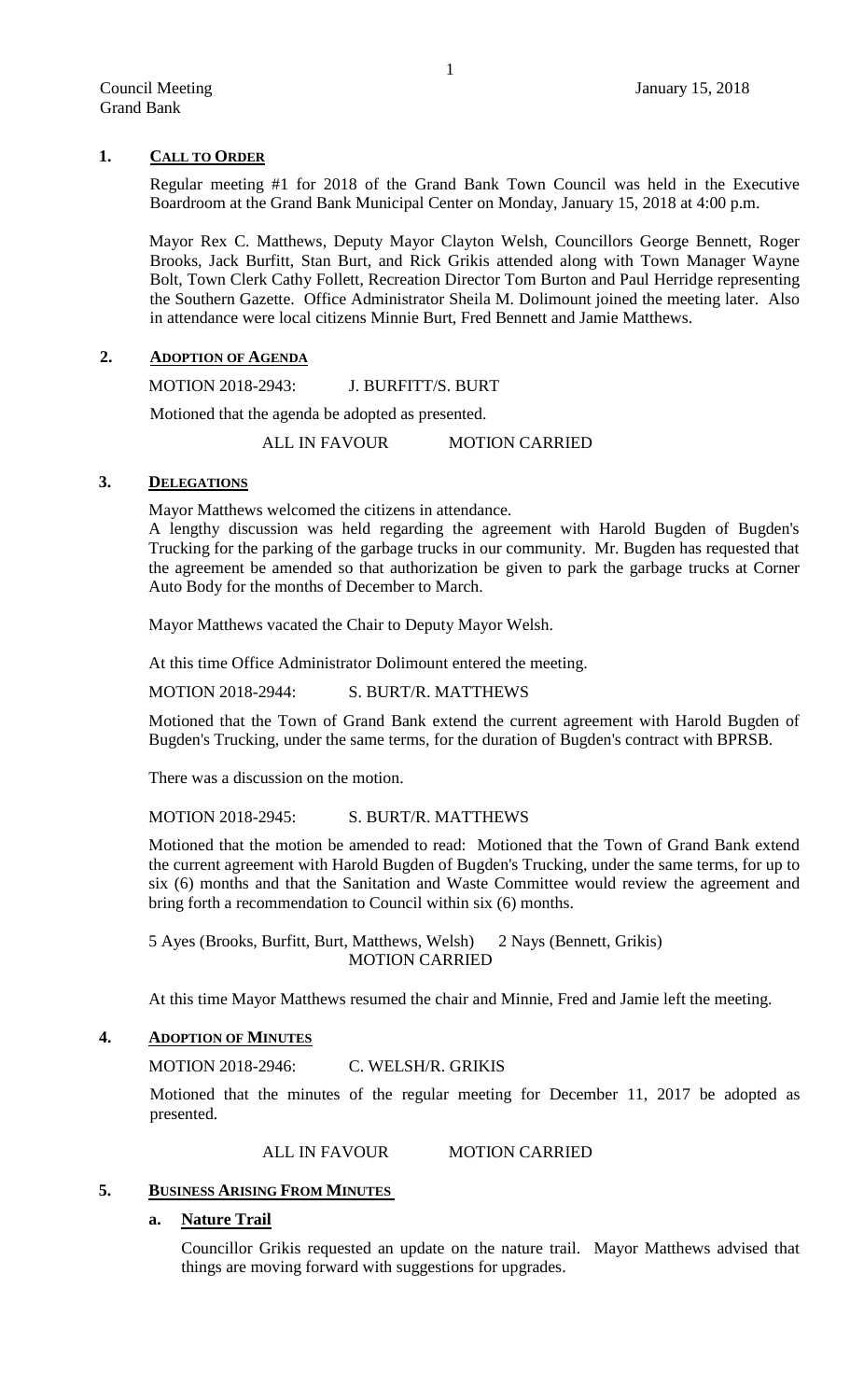# **b. Harbour Authority**

Deputy Mayor Welsh requested an update on the concern the Harbour Authority expressed regarding the Downtown Re-Development. Mayor Matthews advised that Harbour Authority has been consulted with regards to the Downtown Re-Development.

## **c. Meeting with MP**

Councillor Burfitt asked if a meeting time has been arranged with the MP. Mayor Matthews advised that he has spoken with the MP however a meeting hasn't been arranged to date.

#### **6. INCOMING CORRESPONDENCE FOR ACTION**

#### **a. Grand Bank Volunteer Fire Department**

Received a letter advising that Steven Clarke and Bram Whittle have completed their probationary period.

#### MOTION 2018-2947: S. BURT/R. GRIKIS

Motioned that Steven Clarke and Bram Whittle be appointed as Volunteer Firefighters with the Grand Bank Volunteer Fire Department.

#### ALL IN FAVOUR MOTION CARRIED

Congratulations was offered to Councillor Brooks upon his retirement from the Fire Department after 25 years of service.

It was noted that Stephen Cecil Hillier has been recruited to the Fire Department and is completing his probationary period.

## **b. Burin Peninsula Chamber of Commerce (BPCC)**

Received an email advising of their Annual General Meeting will take place on Wednesday, January 24<sup>th</sup> at the Marystown Hotel. Guest speaker Nancy Healey, CEO of the St. John's Board of Trade, will be in attendance to talk about the Economic Blueprint for NL & Lab.

It was agreed that if anyone would like to attend, they were asked to advise the Office Administrator.

## **7. INCOMING CORRESPONDENCE FOR INFORMATION**

## **a. Department of Municipal Affairs & Environment**

- \* Received a letter advising Bruce Warren is eligible for a \$500.00 grant in recognition of 35 years of municipal service.
- \* Received a letter advising of the upcoming deadlines for amendments to clean water and wastewater fund.
- \* Received an email advising they will be offering Councillor Orientation Training on Friday, February 9, 2018. Deadline to register is February  $2<sup>nd</sup>$ .

## **b. Municipal Assessment Agency (MAA)**

- Received an update on the MAA.
- Received a list of the board of directors.

## **c. Professional Municipal Administrators (PMA)**

Received updates and important dates for training.

## **d. Eastern Health**

Received an email with information on the NL and Lab suicide prevention research demonstration report also advising of the research exchange group on mental health which will be held on Thursday, January 18, 2018. You can contact via video conference or telephone conference.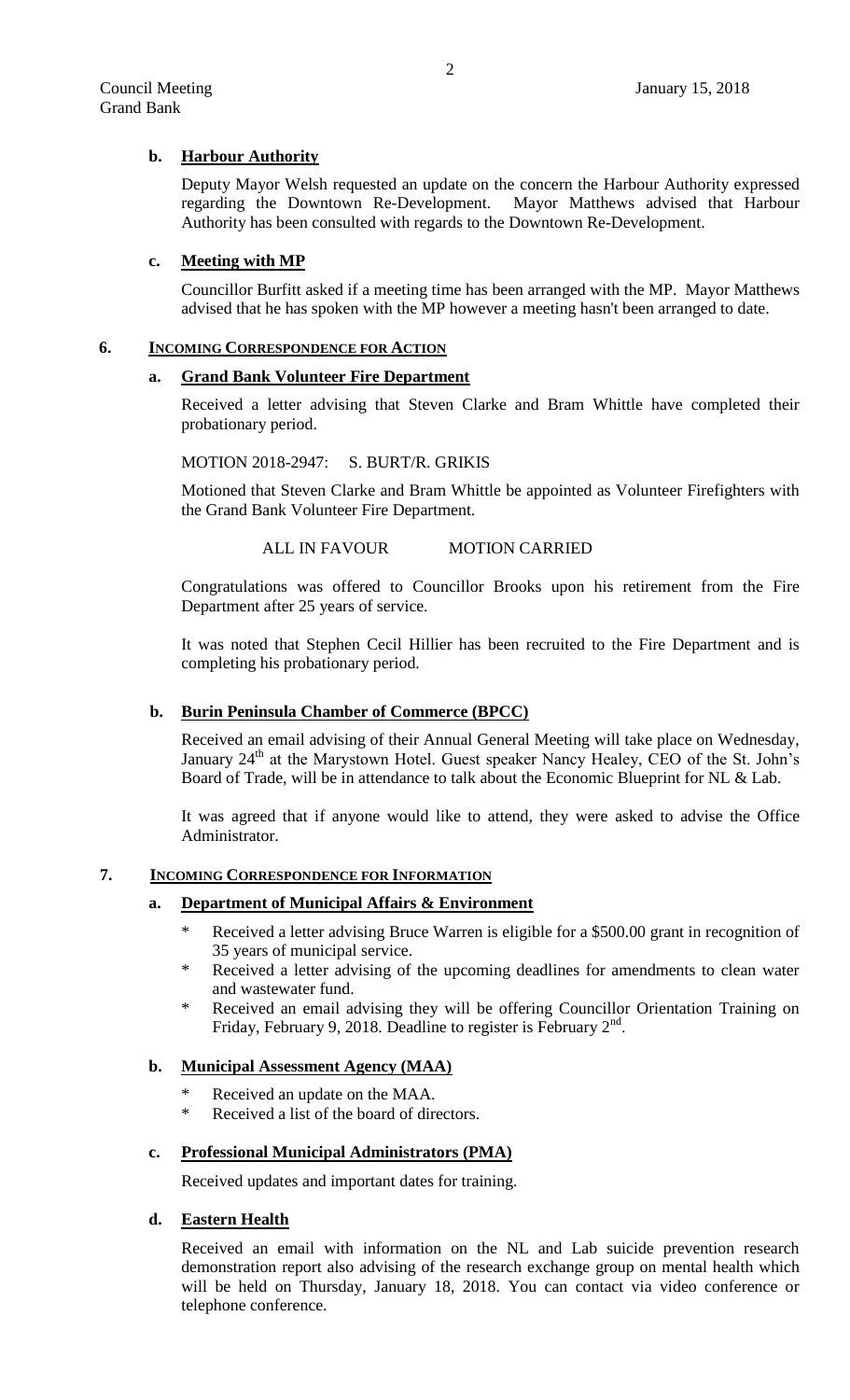#### **e. Grand Bank Fire Department**

- Received a letter advising of the 2018 executive members.
- Received minutes for November 1, 2017.

#### **8. COMMITTEE REPORTS**

#### **a. Finance Committee**

Councillor Burt, Committee Chairperson, presented a written report of a meeting the Committee held on January 10, 2018.

Councillor Brooks declared a conflict of interest on an item in the finance committee report and left the room.

MOTION 2018-2948: S. BURT/R. GRIKIS

Motioned that the Finance Committee report of January 10, 2018 be accepted as presented.

6 Ayes 1 Abstained (Brooks) MOTION CARRIED

At this time, Councillor Brooks returned to the meeting.

MOTION 2018-2949: S. BURT/J. BURFITT

Motioned that the Town of Grand Bank accept funding for the Grand Bank Downtown Waterfront Re-Development Project.

## ALL IN FAVOUR MOTION CARRIED

#### **b. Development Committee**

Deputy Mayor Welsh, Committee Chairperson, presented a written report of a meeting the Committee held on January 10, 2018.

MOTION 2018-2950: C. WELSH/G. BENNETT

Motioned that the Development Committee report of January 10, 2018 be accepted as presented.

ALL IN FAVOUR MOTION CARRIED

## **9. OLD BUSINESS**

#### **a. Swimming Pool - Update**

Recreation Director Burton advised that the electrician was at the Swimming Pool today. Town Manager Bolt advised that the HVAC system is being shipped directly here. Work is on schedule and it is anticipated that the commissioning will be held mid February.

## **b. Paving -Old Road**

Mayor Matthews advised there are concerns with the paving on Old Road. The asphalt is substandard in his opinion and this could have been the result of the time of year and/or the distance the asphalt had to be brought. It was agreed that until the engineers do their final analysis then enough funds would be held back in case the street has to be repaved. Town Manager Bolt advised the Engineers have identified issues as well.

#### **10. NEW BUSINESS**

#### **a. Appointment of Assessment Review Commissioner**

MOTION 2018-2951: R. BROOKS/S. BURT

Motioned that the Town of Grand Bank appoint Albert Snook as the Assessment Review Commissioner for the 2018 tax year with the following rates: \$300 base fee, \$200 for the first day of appeal court, \$100 for each additional day and \$100 for any additional papers that need to be signed, where in a day constitutes eight (8) hours.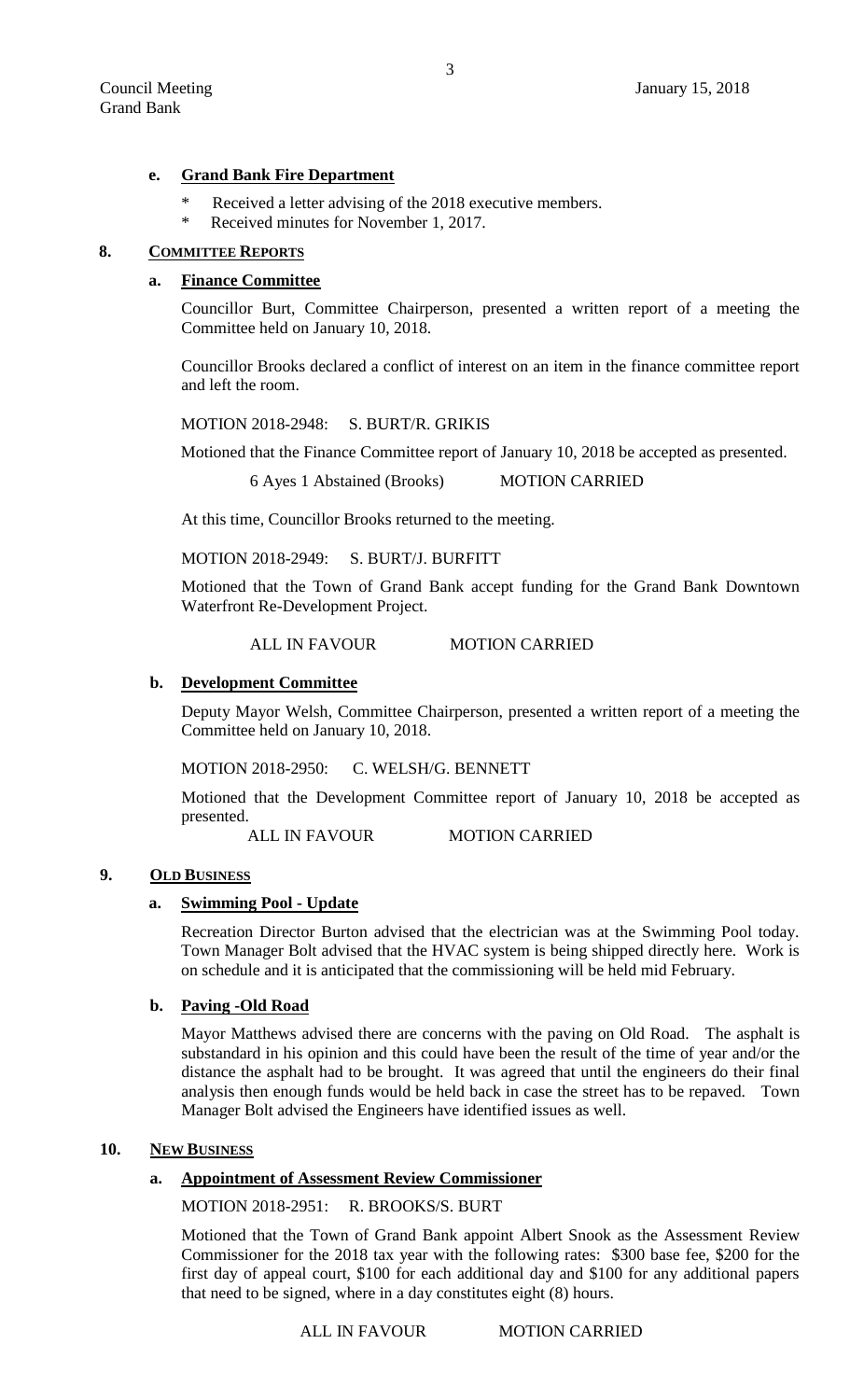#### **b. NL Power**

Mayor Matthews noted he had a discussion with NL Power as he thought we had all the information in place to qualify for a rebate for the Swimming Pool. However, there was only a minor grant offered. It was agreed that the grant be accept and that Mayor Matthews would follow up to see if any further rebates are available.

#### **c. Street Lights**

Mayor Matthews noted there are a number of street lights that have been out for an extended time. It was agreed that a letter would be forwarded to NL Power requesting their policy regarding street light outages as well as the requirement for the town or citizens to provide pole numbers. It was felt that this should be completed by NL Power employees.

#### **d. Waste Management**

Mayor Matthews noted there are several concerns with regards to the Burin Peninsula Regional Service Board (BPRSB).

Mayor Matthews noted that seasonal cottage owners to pay \$85 if they are on the main highway and BPRSB is invoicing back 5 years. It was that most of the cabin owners have homes in Grand Bank, paying the fee here and bringing their garbage home.

Mayor Matthews noted that the town is eligible for disposal of 2.3 properties per year. However this is only if the Town owns the properties and even then the Town still has to pay \$1000.

Mayor Matthews noted that the regulations were recently changed so that citizens are only permitted to dispose of 1000 lbs per calendar year. After this amount is reached, a fee is applied. This will result in waste being disposed of on the sides of the roads or in pits which would then have to be cleaned up by BPRSB.

Councillor Grikis noted he wasn't aware of some of these items, however there is a meeting arranged in the next 2 weeks and he will bring it forwarded for discussion.

## **e. Winter Carnival 2018**

Recreation Director Burton noted that this year's carnival is schedule for February 4 - 10. The Committee is meeting tomorrow night to finalize the details and he noted that a number of organizations are planning events.

Mayor Matthews suggested that during the winter carnival Council should have a fund raiser to go toward the Blue Crest Bus. Councillor Bennett suggested having a free will offering during the Seniors Dinner of the Winter Carnival. Council agreed that the free will offering will be accepted at the Seniors Dinner.

## 11. **COUNCILLORS FORUM**

#### **a. Job Ad**

Mayor Matthews noted that Steinsvik has advertised for crew members and there is a lot of interest.

# **b. MV Pursuit**

Councillor Bennett advised that food was put on board the vessel today and equipment is running. The vessel has to leave port under its own power and is only able to undergo tow when it is in international waters. It is anticipated the vessel will leave port in the next three (3) weeks.

## **c. Heritage & Tourism Committee**

Councillor Bennett advised the Committee held a meeting last week. He noted there isn't much information available and the committee is wondering what its mandate is and if there should be a representative on the Downtown Re-development Committee. It was agreed that Mayor Matthews would put together the mandate of the committee.